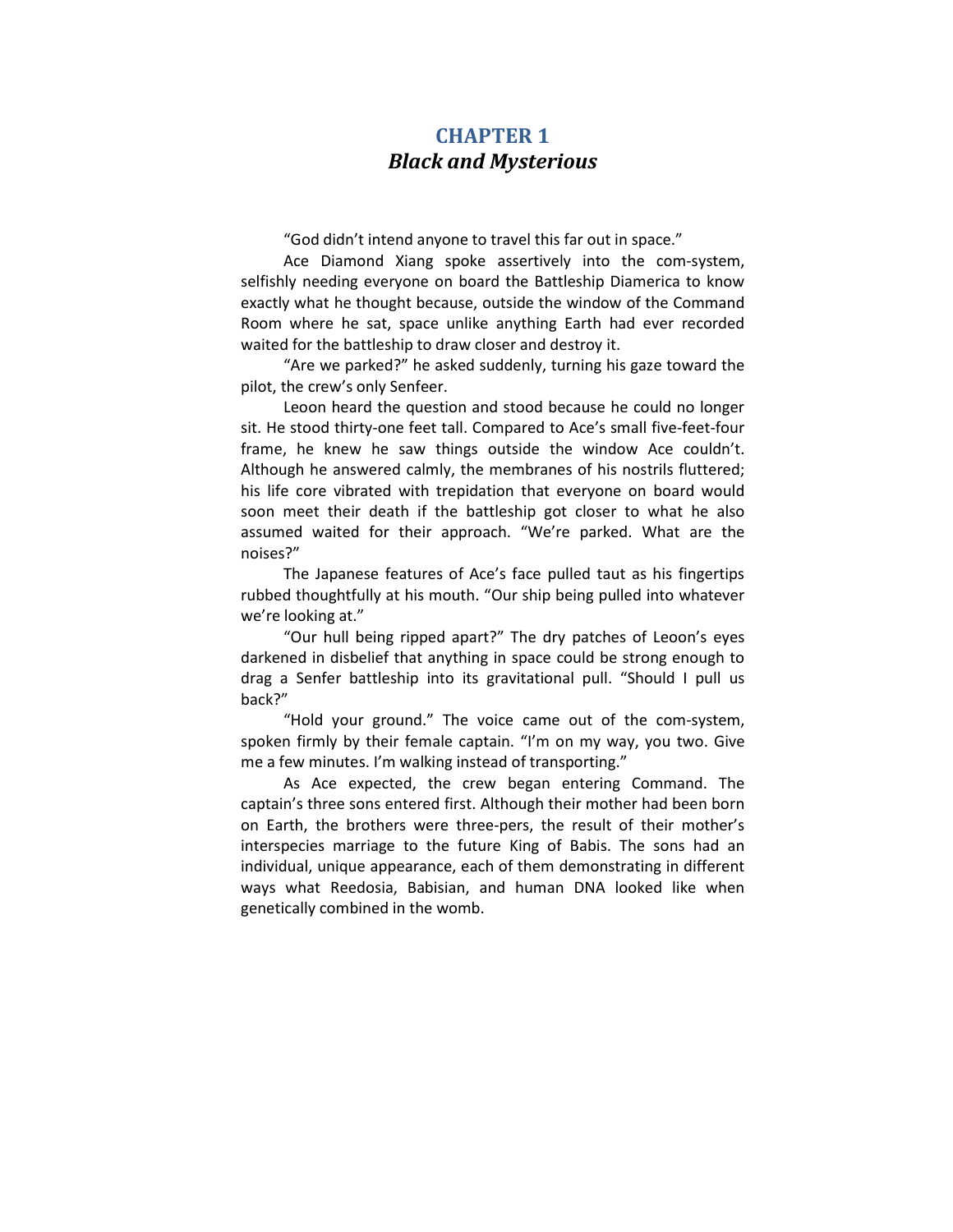On Earth, Ace had been classified as one of the greatest geniuses born of his generation. Seeing the brothers relaxed him a little. The brothers had only a part of Reedosia DNA, but paired with their human and Babisian DNA, it gave them more intelligence than Ace had seen in any other species.

 Rallel, Jooz, and Cozin stood in front of the window. Neither said anything as they took in the occurrences happening outside of the glass.

"Anything?" Ace prompted.

The BS Diamerica had drifted in Aceyer's meteor-filled cryo-ring for five years. All of its crew was wanted on criminal charges on one or more planets. That morning, the decision had finally been made to leave Aceyer and collect supplies before traveling to the hidden planet of Shieleer. They had only been in deep space a few hours before coming upon the spectacle they now approached.

Rallel looked back at Ace and shook his head. "There's no explanation for what we're looking at."

The rest of the human crew entered the room. One-armed Wiley, Farzad, and Callum rushed into Command in the gait doctors once used when hurrying to critical patients.

Wiley did something no one else did. He lifted his nano-arm to shield his eyes from the light coming in through the window. "How can light penetrate the glass?"

"Why are some parts bright and other parts green?" Callum added.

Cozin lifted his eyes toward the ceiling and listened to the noises being picked up by the hull's audio system. Loud static, the burst and release of radioactive gas, and what sounded eerily close to a gurgling, popping, alien growl.

"It can't be an event horizon," Jooz said. "There's too much sound."

Ace focused on Cozin because he was more intelligent than his brothers. "You have an opinion?"

"Some of us are getting ready to die," Cozin answered. "I hear a voice. I don't think our system is able to pick up on its language."

"A voice?" Ace questioned, rising out of his chair because Cozin hearing a voice changed everything. "What we're seeing has qualities of a black hole. You can't hear a voice. It's impossible."

Cozin studied the spectacle outside the glass and smiled. "Something alive is inside what we're looking at."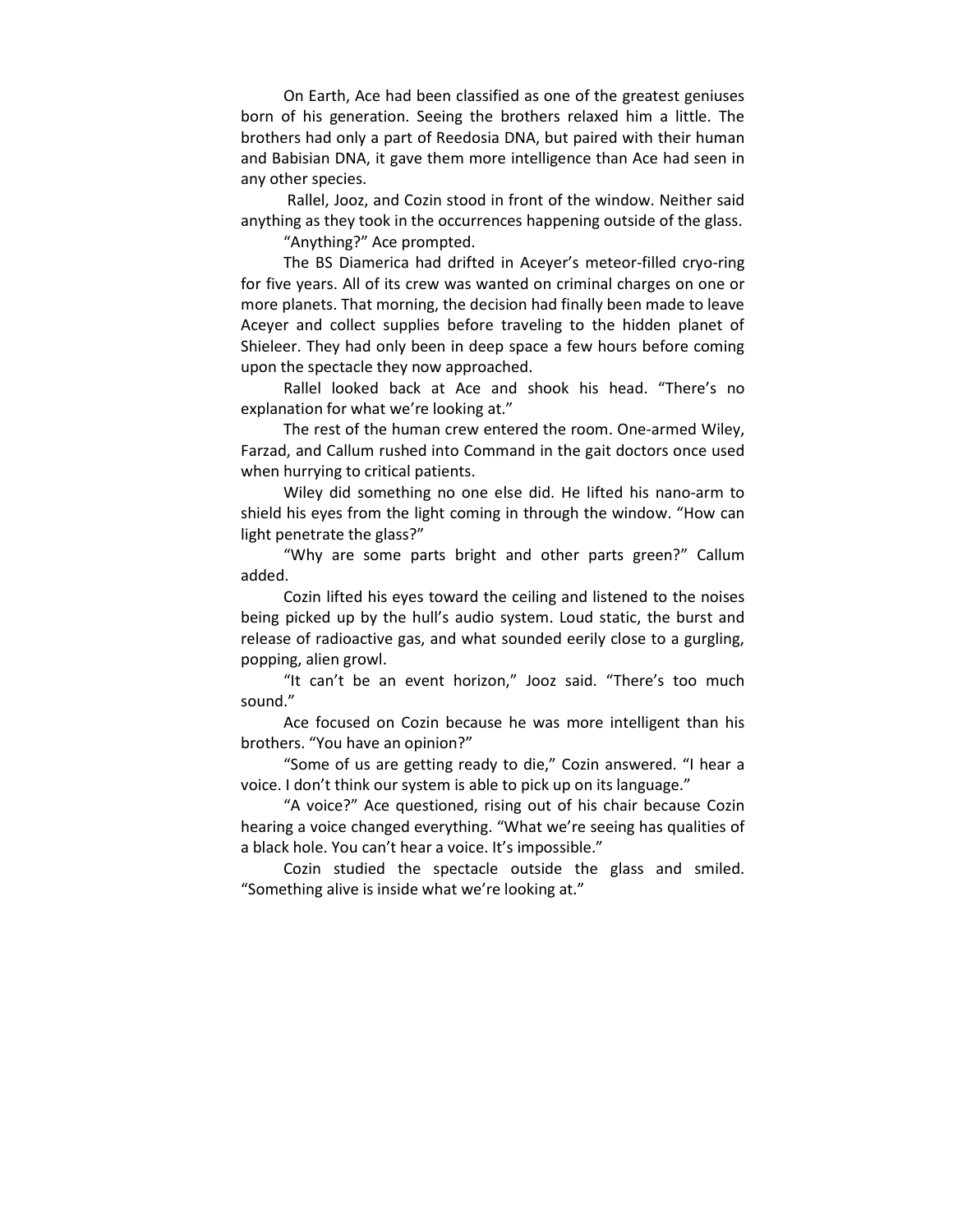Callum, who made it a point to be watchful of those around him including people he considered as family, like he did the crew—trained his eyes on Cozin. Something about Cozin's behavior rang suspicious to the nth degree. Folding his arms, he decided to stop watching the occurrences outside the window and keep his eyes on Cozin instead.

Cozin pressed his hands and face against the glass, then closed his eyes. "What's out there doesn't need some of you."

Callum nudged Ace in the side, then gestured with his chin toward Cozin. "Something's gotten into him," he whispered. "Has anything gotten on the ship? Something infectious?"

Ace shook his head. "Redessa would have sounded an alarm."

Redessa operated as more than the ship's voice. She was also a living computer. Nothing happened in or outside the ship without her detecting it first.

The door of Command opened.

Khlygers were from the planet of Khlygoor, one of the coldest planets in the multiverse. All of their males were born alongside their spirit guides, a rather large size species that resembled a prawn at birth but transformed over time. These guides were known as Reemin and once they were born, neither Reemin nor the Khlyger it was born to could live without the other.

That's who had come through the door, Osic and Stauis. They entered with their Reemin, Cincu and Niklo.

Khlygers stood upright. On appearance, their bodies looked like they were made from craggy, shiny blue rock, but was actually their form of muscles. They had two legs, two arms, a close to human form, four stubby fingers, and a face that extended at the mouth. White nodules protruded out of their joints. Ice horns grew out of their feet. Stand next to one of them and a species' body temperature slowly dropped from the Khlygers' subzero cores. Rods that were implanted in their chest were used as weapons of war.

Their Reemin looked entirely different and walked on all fours. A cross between a hyena and a lizard, they had paws with nails sharper than a raptor, and skin like leather often covered with the ice spores their bodies constantly secreted.

Before joining the crew, Osic and Stauis had been raiders and had visited more galaxies than anyone else in the room.

"What is that?" Osic asked, leaning closer to the window.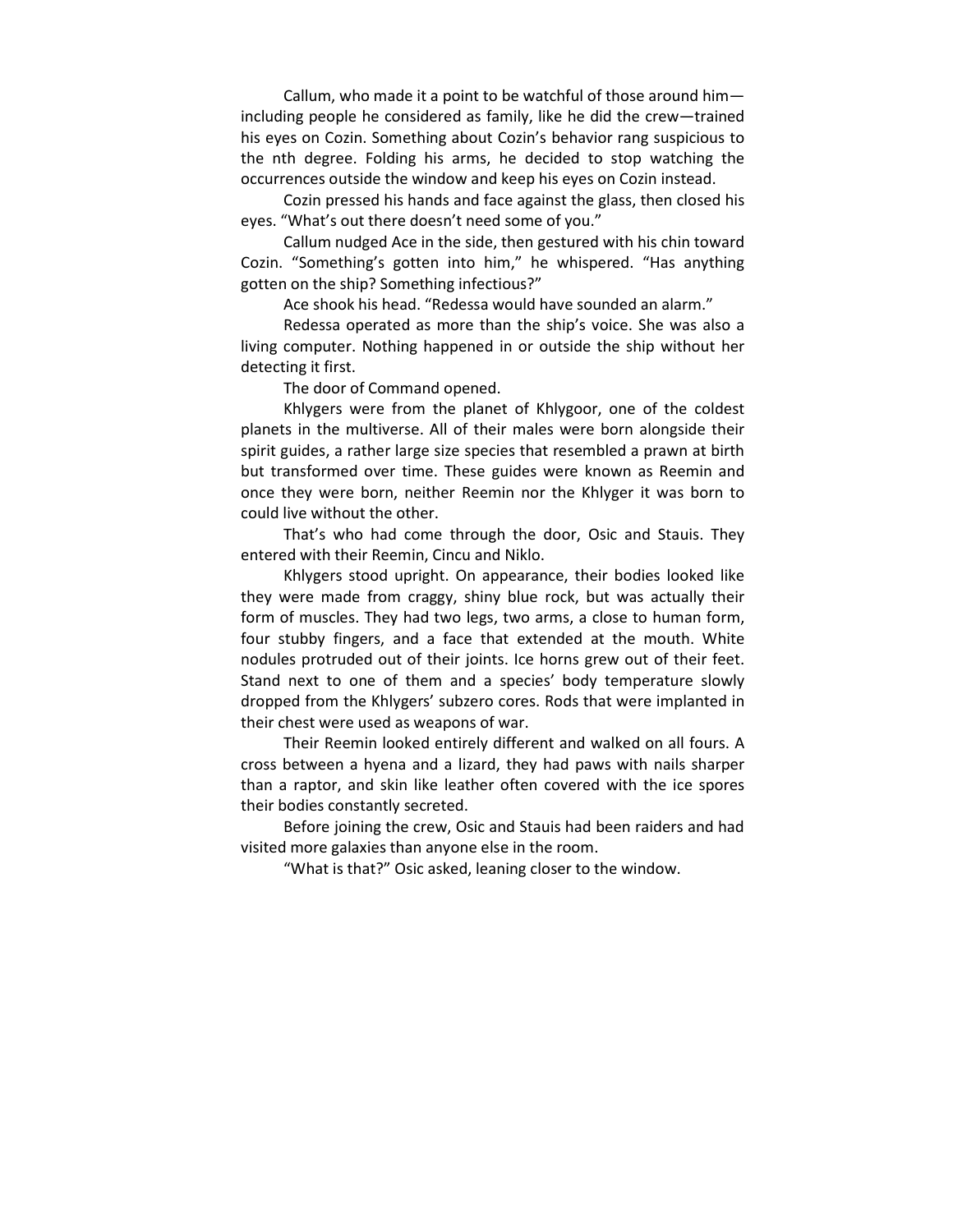"Shit," Ace muttered when Stauis turned to him and also waited for an answer. "I thought at least one of you would know being you both have traveled further than any of us have."

The last of the crew finally arrived, and the sight of them caused everyone to shed a little of their fears. Their captain and her husband walked in a hurried gait that kept them side by side.

Prince Hamut Margas looked as unique as his sons. Skin like a thin film of water, the electricity he was made of darted to the surface like shooting stars. Red and white eyes that had pupils like sparks of electricity. Black hair hung past his shoulders. His two eyes, nose, mouth, two legs and arms made him walking high-voltage in human form.

His wife, who captained the BS Diamerica, was known to all species other than human by her Babisian given name of Princess Hamutita, but to her crew she was known by her Earthly given name of Ericka Martin. In appearance, she looked, for the most part, like a typical African American, but was far from it. Abducted by the Babisianx after they invaded Earth, she was genetically modified then given to Hamut as his mate.

Her hair had grown long, of which she kept neatly braided and in a bun. Her modified eyes set her apart from all humans. Shaped like honeycombs, they almost glowed from their red background. Directly in their centers were reptilian-like irises, a three part slit like an upside down Y. The rest of her appearance usually drew people away from her eyes. Nut brown skin, round breasts, shapely legs; she behaved humanly, alluding many to believe she still was, although the crew suspected she had never been entirely human, but a direct descendant of Eaglestoon, the ruler over the Spirits of Eiglexx. Born with a rare and strong ability in extrasensory perception, people on Earth called her clairvoyant, a psychic, a precog, a retrocog, and other similar names. After her abduction by the Babisianx, they began to believe what other species now also believed, especially after Ericka defeated the Babisianx by killing their King and freeing Earth from Babisian domination after luring her Babisian husband, who had been next in line for the throne, to fight on her side.

She was and will always be the greatest esper in all the multiverse.

Bypassing everyone while her eyes stayed on the occurrences happening outside the window, she pressed her palms against the long panel and leaned closer to the glass.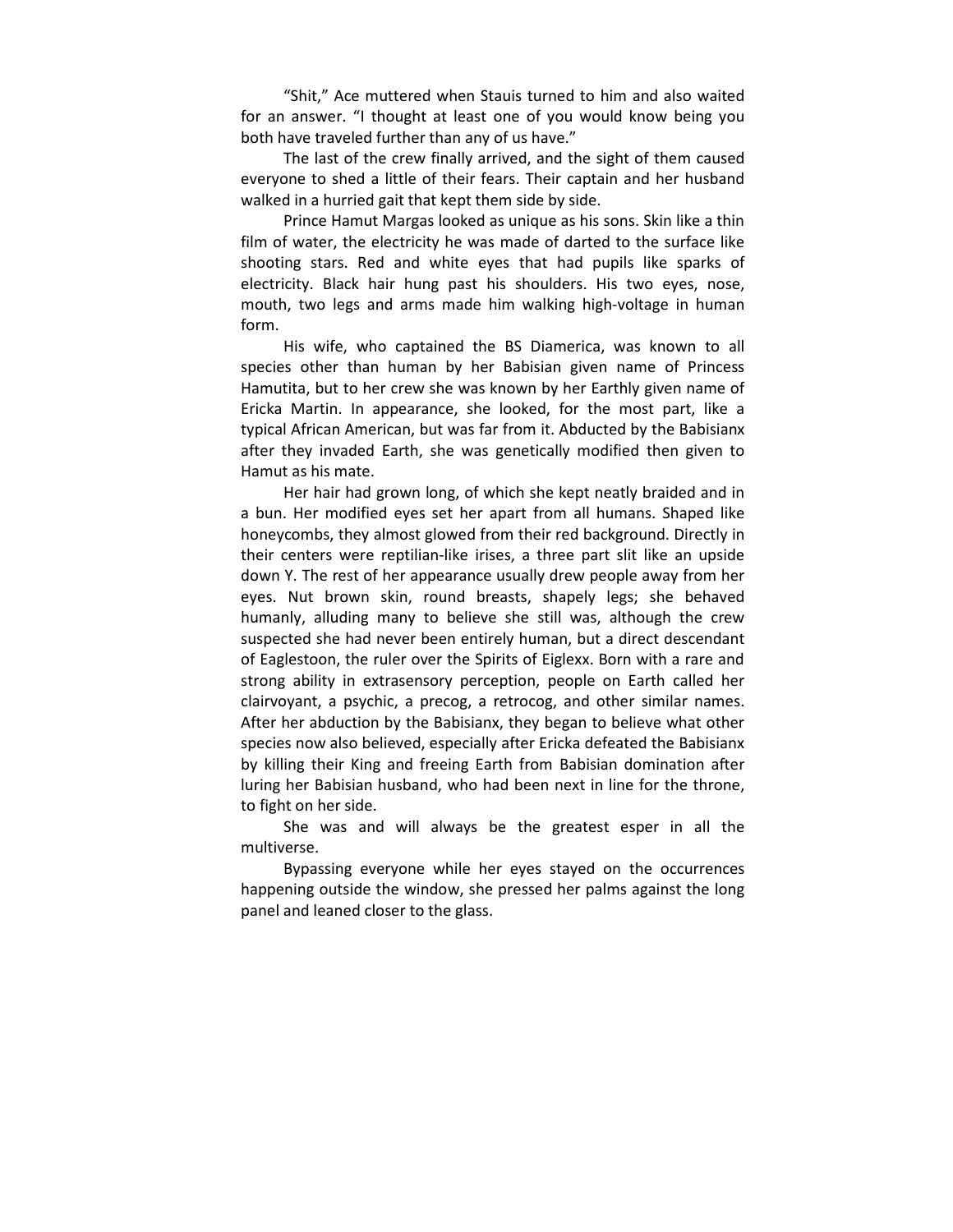Ace stared down the front of himself because his knees suddenly felt weak. "What's happening?" he asked and dropped unconsciously to the floor.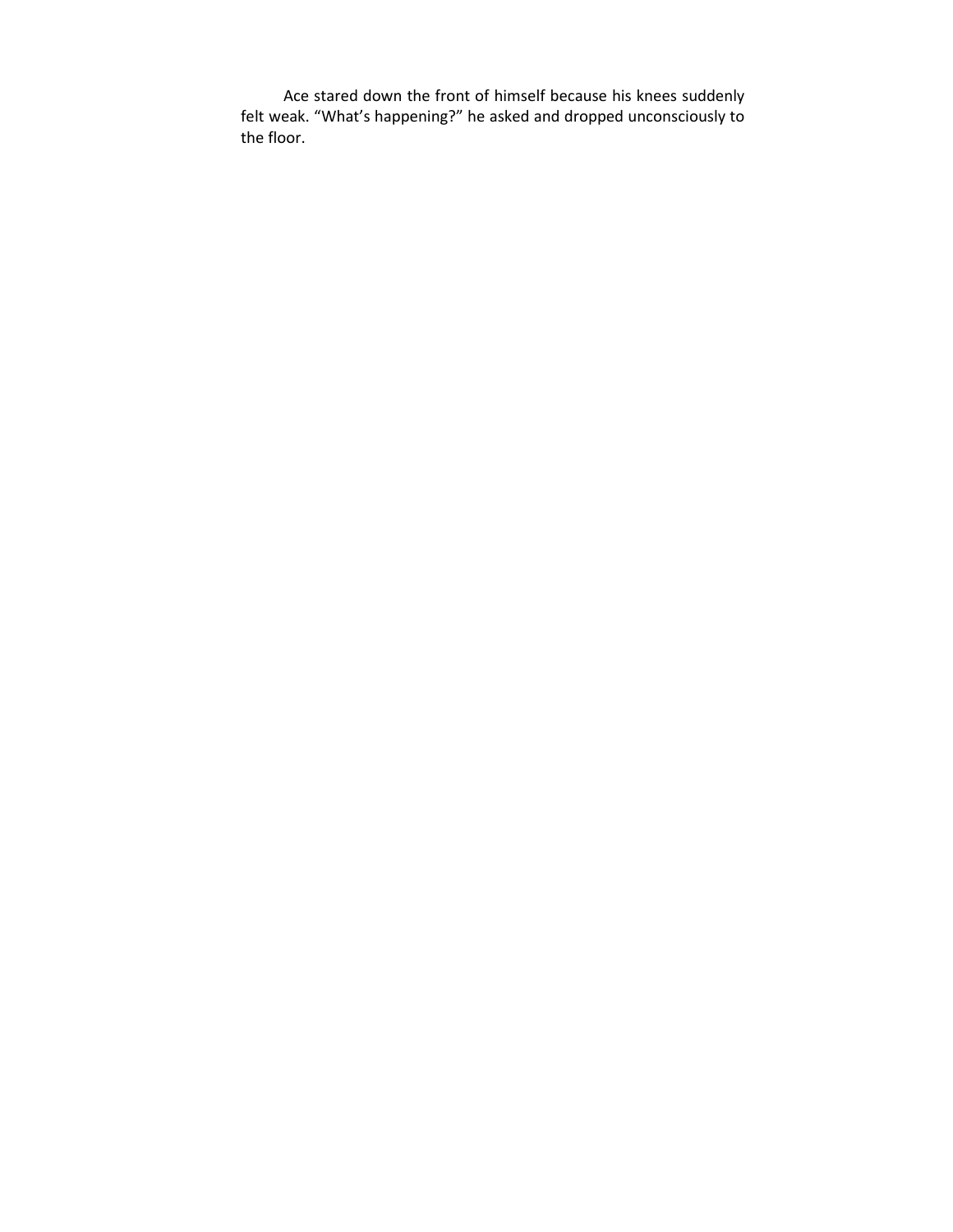## CHAPTER 2 The Mystery Deepens

No one bothered checking on Ace because outside the window deep space came more alive.

Spiral arms similar to those found on the edges of galaxies broke apart and burst with sharp, blinding light before fusing together again and repeating the process. Meteors spun dizzily in circles while others sped in all directions, crashed and burned. In the center of everything happening, nebulas erupted large and billowy in brilliant white, gold and poisonous green gases. In between the nebulas, a mysterious black behemoth with nine arms crawled through space to reach the ship.

"Too much is happening at once," Hamut said. "Space doesn't act like this."

"Should I pull us back?" Leoon asked.

"No!" Ericka yelled.

"Why not?" Osic questioned. "It gives us a chance to escape."

"More of what's out there is behind us," Ericka answered, stressing the last word.

Cozin closed his eyes and ran his hands along the glass. "It's beautiful."

Callum pointed a stern finger across the room. "That boy ain't actin' right. Haven't been since he entered Command."

"Cozin, look at me," Ericka demanded, freaked out by the eerie tone Cozin had used.

It took some seconds, but he finally turned, dropped his arms, and looked at everyone as if nothing was wrong.

When their eyes locked on each other, the dread Ericka felt increased by ten. "Get away from that glass," she said, hoping what was outside the window was what she was afraid of instead of the son she'd given birth to.

Hamut heard the threat in her tone and stared at her, then at Cozin; his suspicion also piqued.

Cozin lowered his chin, but his eyes secretly swept the room to see where everyone stood and the expressions on everyone's faces before he gave a gentle nod and sat in his assigned chair.

Ericka stared at everyone individually as well, because the dread she felt intensified, not behind the ship, or in front of it, or above it, or beneath it, although something was definitely out there. The dread came from inside Command.

But how?

Feeling dread inside Command meant danger had already arrived. She refused to believe anything infectious could have gotten to Cozin, especially since of all of them she considered him and his father as the strongest.

"Everyone, take your seat," she said softly while still contemplating.

Crossing the room, she sat in the captain's chair. When in Command, she and Hamut shared the chair together. Made for a captain the size of a Senfeer, sitting side by side still left plenty of room for someone else to also sit with them.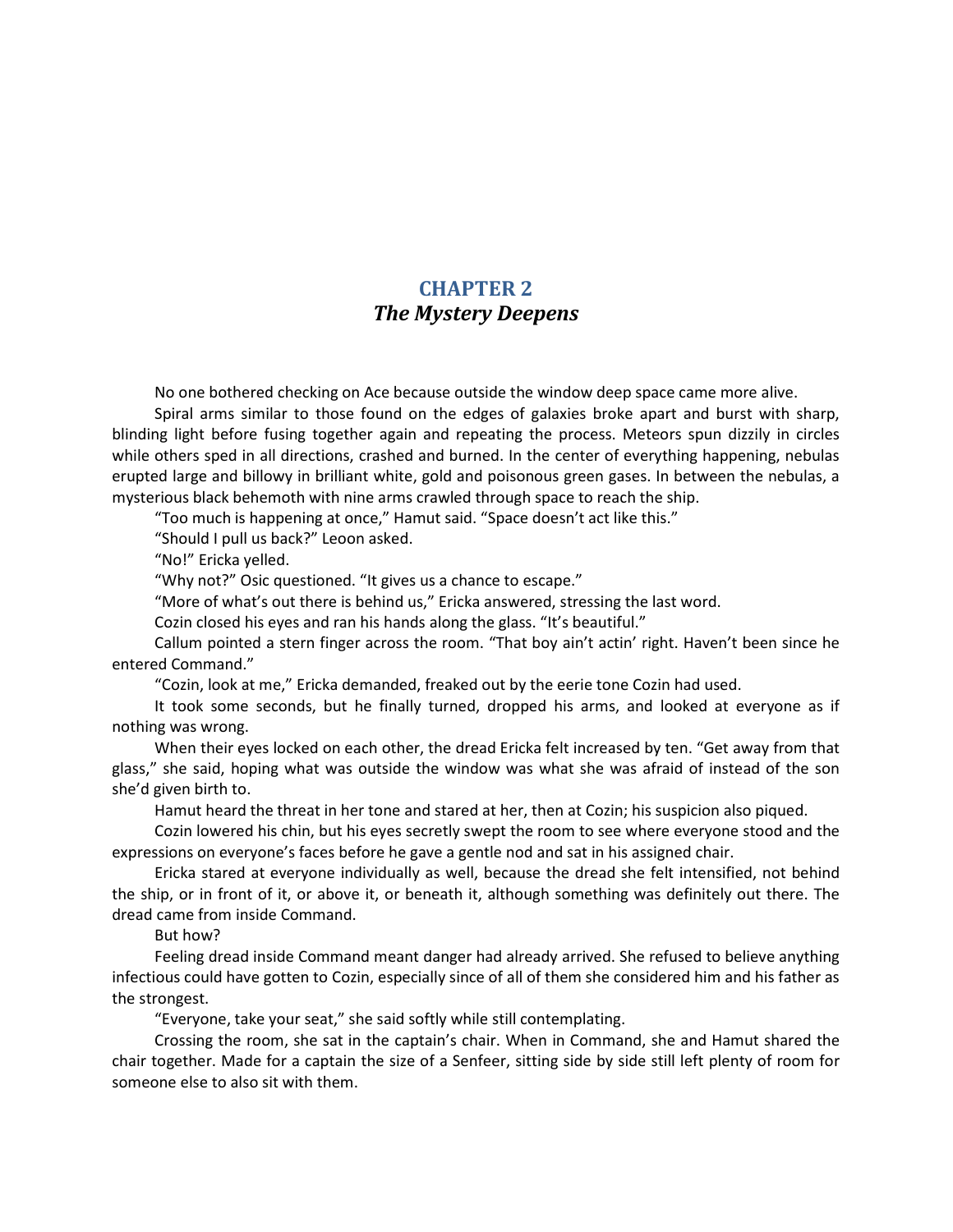"Leoon and Wiley, take us closer at light speed," Ericka ordered, then spoke to the ship's living computer, hoping if they could get away from what lay outside of the ship would make her dread go away. "Redessa, send out slippery probes 3, 5, 7, 9 and 11. Rallel and Jooz, connect to Redessa. Whatever's out there, try and diminish its energy."

Ace pulled himself from the floor.

Happy to see he wasn't seriously injured, she asked, "Are you back with us, Ace?"

Reaching up, he touched underneath his nose, then stared at the blood on his fingertips. "Nothing outside this ship should have caused my reaction."

"I see what's behind us," Leoon said, suddenly. "More of that black looking stuff. It's getting closer. Are we ready?" He reached for the manual thruster controls.

Ericka gave a firm nod.

The noises from the hull grew louder as Diamerica began moving again. Drawing closer to the phenomenon, the ship's front thruster reached the first of the spiral arms. The spiral arm continued its process of breaking apart. Light outside the ship became sharp, penetrating the glass and becoming blinding. Still, Ericka could see beyond the light. Studying the pattern of the behemoth-looking black smoke, she leaned forward with doubt when she saw what looked like a pair of eyes staring back at her.

The front thruster finally reached the smoke.

"Did you feel that?" Wiley asked in a low voice, looking at Callum, then at everyone else to see if they had also felt a tremor.

"My seat shook," Callum answered.

"Mine, too," Farzad whispered.

"Mine, too," Osic said. "And stop talking low! Let us all hear and know what we all are experiencing."

"Stay calm," Ace urged calmly. "Keep your cool and pay attention. Ericka and Redessa will let us know if any of us is in danger."

"The window," Hamut said, his eyes narrowing as tiny cracks appeared, then began to spread.

Black smoke rose high, covering the window and blocking the light.

Redessa spoke in an unfamiliar, deep, slow, whispering voice, drawing out the last word in a tone that suggested something had breached her programming and spoke through her.

"I'm here," the voice announced.

Outside the ship, metal screeched.

Niklo and Cincu slid across the floor to the door as Command rocked as if something had crashed inside of it. Leoon's head slammed against the docking panels.

Ace panicked with concern because Leoon weighed more than a ton. How could his head have slammed when no one else in the crew had budged other than Niklo and Cincu?

Becoming suspended in the air, the nails of Niklo's and Cincu's paws tried to embed into the dense metal of the Command Room door against their will.

The cracks in the window are in the same place Cozin had rested his hands, Ace thought. Hamut and all three boys can detect energy from an unidentified source, but aren't saying anything. Neither did Redessa detect danger or sound any alarms despite the occurrences outside the window.

"Cozin's a corsai!" Ace stared at Ericka first, then at the rest of the crew. "No one's detecting anything because this is all happening from inside of Command. Cozin has the ability to knock Leoon forward, and send Niklo and Cincu sliding across the floor. A corsai can cause what we see outside the window…"

"Shittttttt!" Callum screamed loudly, lifting one foot from the floor while gripping the armrests to make certain he didn't fall out of his chair.

Cozin's chair shook violently, and in too fast a speed for the moment to be real. Loud clacking sounds were made with his teeth as his head wobbled, bounced and jerked. His hands clenched into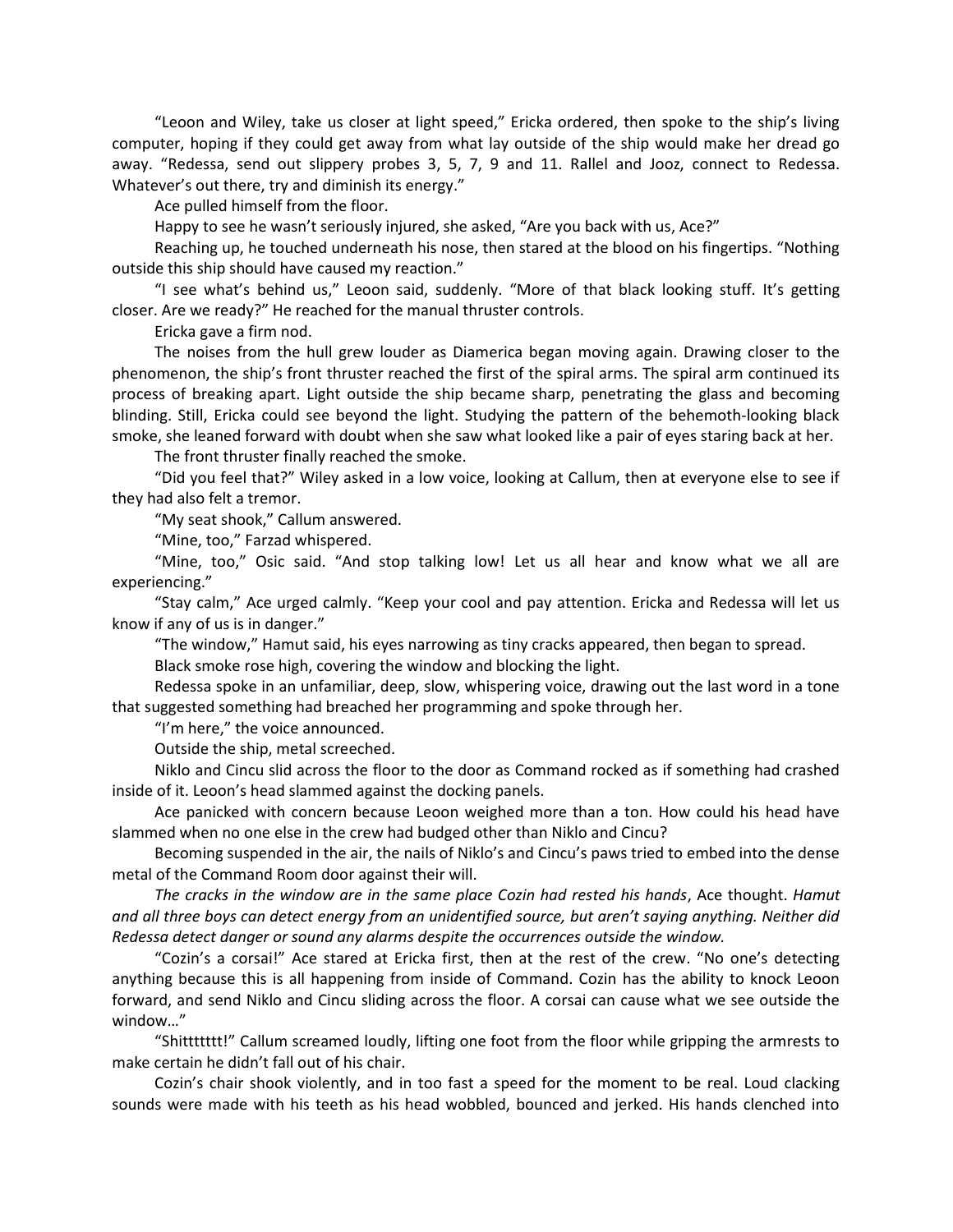fists, the knuckles becoming pronounced. Electricity splintered out of him in long, twisting veins filled with blue, electrical blood, attaching to his chair and spreading across the window like a rapidly growing fungus. Black smoke burst out of his mouth, shot across the room and entered Hamut's eyes, nose and mouth.

Stunned by an attack, Ericka leapt out of the captain's chair, believing Hamut would have done the same thing. Although the chair stood fifteen feet off the floor and stretched eight feet across, it began to tremble as soon as her feet hit the floor to the point of being ripped out of its position. Hamut still sat on top of it, every muscle in his body shaking as violently as Cozin. Black smoke pooled from the corners of his mouth. Electricity burst out of him like sizzling, blue tentacles, shooting in all directions, and like an octopus that had suddenly grown a thousand arms.

Osic and Stauis leapt out of their chairs and pulled their weapons out of their chests, then fired blindly on Cozin and Hamut while fleeing at the same time, because both knew they were no match against father and son.

Hamut's electrifying tentacles reached Niklo and Cincu, twisting around their bodies like coils in a furnace. Scorching heat radiated in visible red vapors that burned holes through the door, pulling Niklo and Cincu through these holes until both Reemin fell out charred, in pieces, and no longer alive.

The moment Niklo and Cincu died, Osic and Stauis dropped dead to the floor, their rods still gripped in their hands.

Farzad threw himself out of his chair and hid underneath the massive bulk of Leoon's legs. Callum also climbed out of his chair and crawled to Leoon, hoping Leoon's size could shield him from danger.

Neither had seen that Leoon was unable to move. He sat as still as a mountain of stone. Blood dripped from the corners of his eyes.

Rallel and Jooz had also jumped out of their chairs. With their hands held out in front of them, they tried to attack Cozin, but their energy backfired, pinning them together and against the wall.

Black smoke shot out of Cozin's mouth. It forced its way into Ace's stomach with such force, Ace's arms flew in front of him and his body folded in half. A cord of energy shot out of Hamut's hand and sliced Ace down his center with the sharpness of a guillotine's blade.

Ericka had run one way then another unsure of who to try and help first when suddenly Rallel and Jooz give purulent screams. A cord of energy traveled out of Cozin's mouth, took the shape of a laser, then sliced rapidly in the pattern of a Z. One of Rallel's arms and part of a shoulder fell one way, his legs and head another. The upper part of Jooz's body pulled forward, then separated clean at the waist as both pieces of him fell on top of each other to the floor.

Ericka hurried to her sons and reached for Rallel's cold hand. Looking up, she saw smoke burst out of Hamut and engulf Leoon's and Wiley's chairs. When it retracted, Leoon, Farzad, Wiley and Callum lay with tiny white eyes. Terror had frozen on their faces. The large amount of ampoules in the smoke had charred their muscles, diminishing their size. Their clothes were baggy and lay almost flat. All that was left of them were thin limbs of taut skin pulled over brittle bones.

The sight made her want to puke. Standing to her feet because Cozin had risen out of his chair, she took steps back as Cozin and Hamut cornered her against a far wall. All Babisian had reachers, inner arms like red, slippery tentacles. Their reachers burst out of their bodies like nets used in deep sea fishing. The feel of them zapped at her skin and made her muscles stiffen. Unable to move, she could do nothing as the reachers entangled her neck, arms, waist and legs. Just when the zaps forced tears from her eyes she found herself flying across the room in too fast a speed. The reachers tightened. No longer able to see because of pain, a sudden yank and she was thrown back into the direction she had come from. Working together, with great force they hurled her toward the cracks in the glass Cozin had created.

Pain radiated across her shoulders and the back of her head. The window fractured into chunks and sharp pieces. The vacuum of deep space snatched her breath away. Frost crystallized and